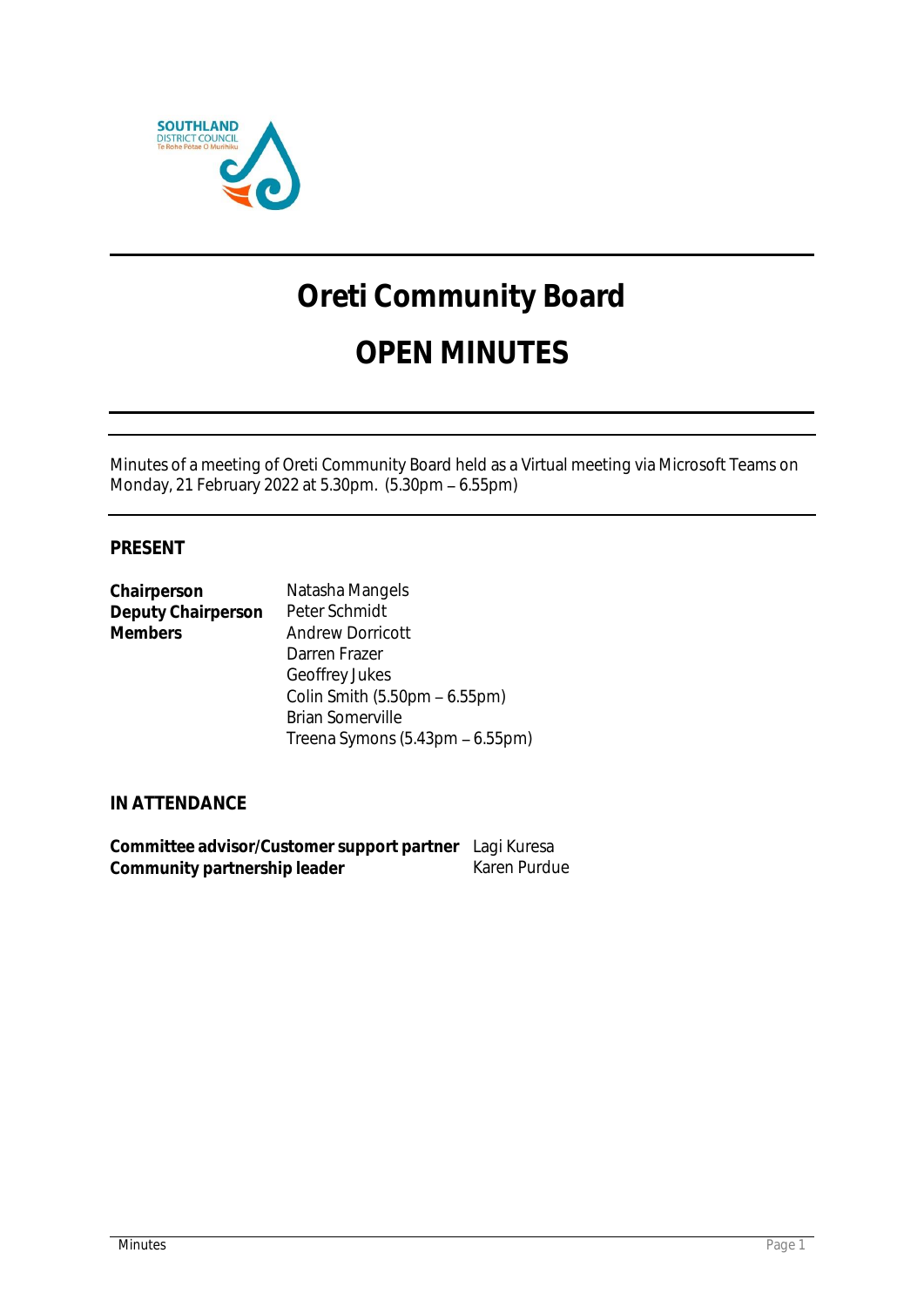

# **1 Apologies**

There were apologies for lateness from Colin Smith and Treena Symons.

Moved Peter Schmidt, seconded Councillor Frazier **and resolved:**

**That the Oreti Community Board receive the apologies.** 

**2 Leave of absence** 

There were no requests for leave of absence.

**3 Conflict of interest**

There were no conflicts of interest declared.

**4 Public forum**

Sarah Thorne from Lochiel School was in attendance to present to the board with regard to the request for grant funding for the School sports shed upgrade.

**5 Extraordinary/urgent items**

There were no extraordinary/urgent items.

**6 Confirmation of minutes**

#### **Resolution**

Mover Peter Schmidt , seconded Councillor Frazer **and resolved:**

**That the Oreti Community Board confirms the minutes of the meeting, held on 6 December 2021 as a true and correct record of the meeting.**

(Treena Symonds joined the meeting at 5.43pm.)

**Reports**

**7.1 Operational Report for the Oreti Community Board**

**Record No: R/21/12/64040**

Project delivery manager, Brendan Gray was in attendance for this item.

Mr Gray advised the purpose of the report is to update the board on the operational activities in the Oreti Community Board area.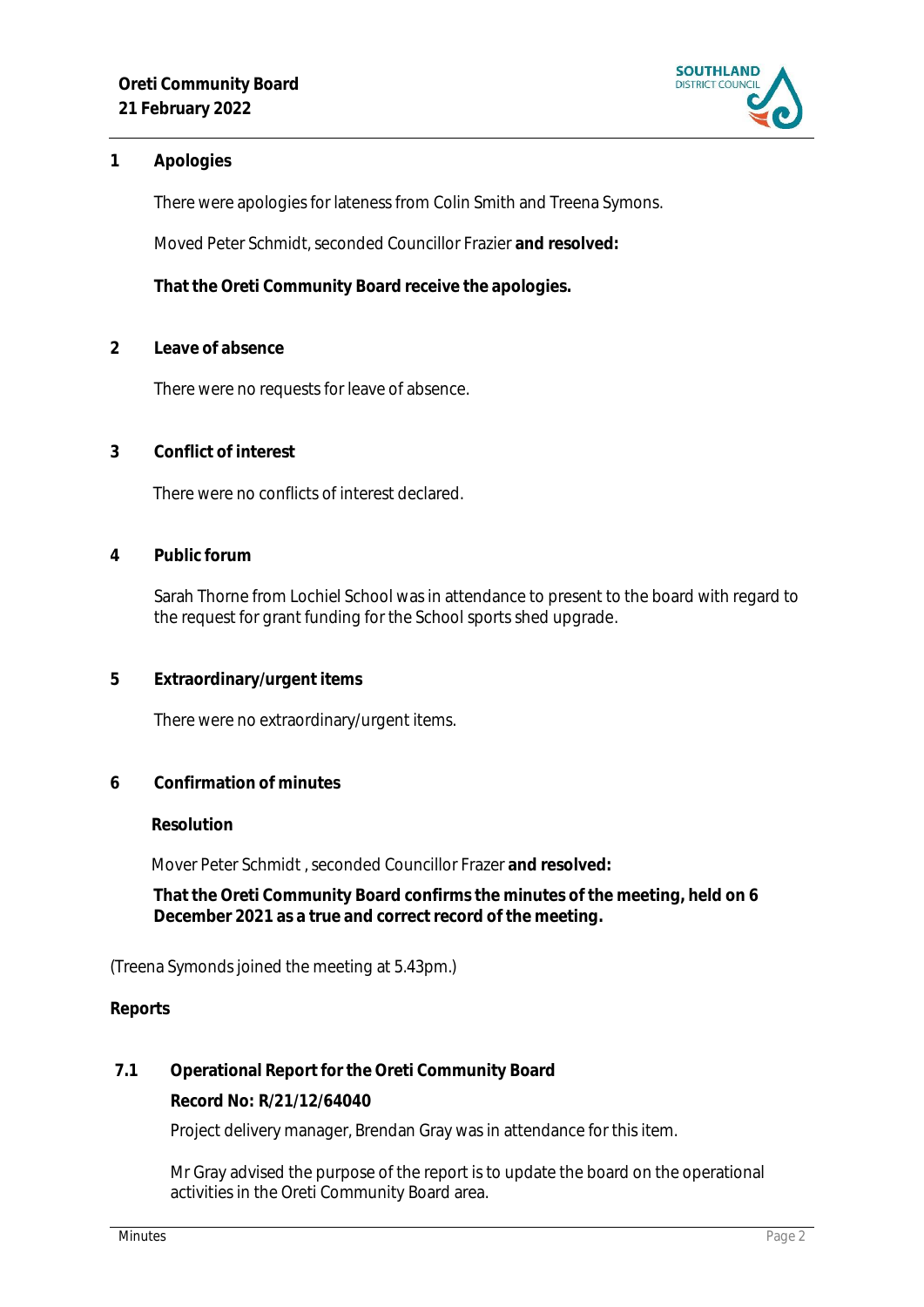

# **Resolution**

Moved Councillor Frazer, seconded Peter Schmidt **and resolved:**

**That the Oreti Community Board:**

Receives the report titled "Operational Report for the Oreti Community Board" **a) dated 10 February 2022.**

(Colin Smith joined the meeting at 5.50pm.)

**7.2 Oreti Hall -Unbudgeted expenditure**

**Record No: R/22/1/616**

Community facilities manager, Mark Day was in attendance for this item.

Mr Day advised that the purpose of the report was to seek approval for unbudgeted expenditure of up to \$15,000.00 for the installation of a heat pump and \$3,879.00 for hall fencing to be funded from the community centres Oreti reserve.

There were concerns that small and emergency unexpected expenditure type projects were not dealt with quicker. After discussions, Mrs Purdue confirmed that all reports needed to go to formal board meetings for ratification and discussion and could not be emailed out to board members as they are received.

#### **Resolution:**

Moved Colin Smith, seconded Andrew Dorricott **and resolved:**

**That the Oreti Community Board:**

- a) Receives the report titled "Oreti Hall -Unbudgeted expenditure" dated **21 January 2022.**
- **b) Determines that this matter or decision be recognised as not significant in terms of section 76 of the Local Government Act 2002.**
- **c) Determines that it has complied with the decision-making provisions of the Local Government Act 2002 to the extent necessary in relation to this decision; and in accordance with section 79 of the act determines that it does not require further information, further assessment of options or further analysis of costs and benefits or advantages and disadvantages prior to making a decision on this matter.**
- **d) Agrees to approve unbudgeted expenditure of up to \$18,879 to install heat pumps and fencing to be funded from community centres Oreti reserve.**
- **7.3 Council report**

**Record No: R/22/1/1396**

Councillor Frazer was in attendance for this item and took the Board through the Council report.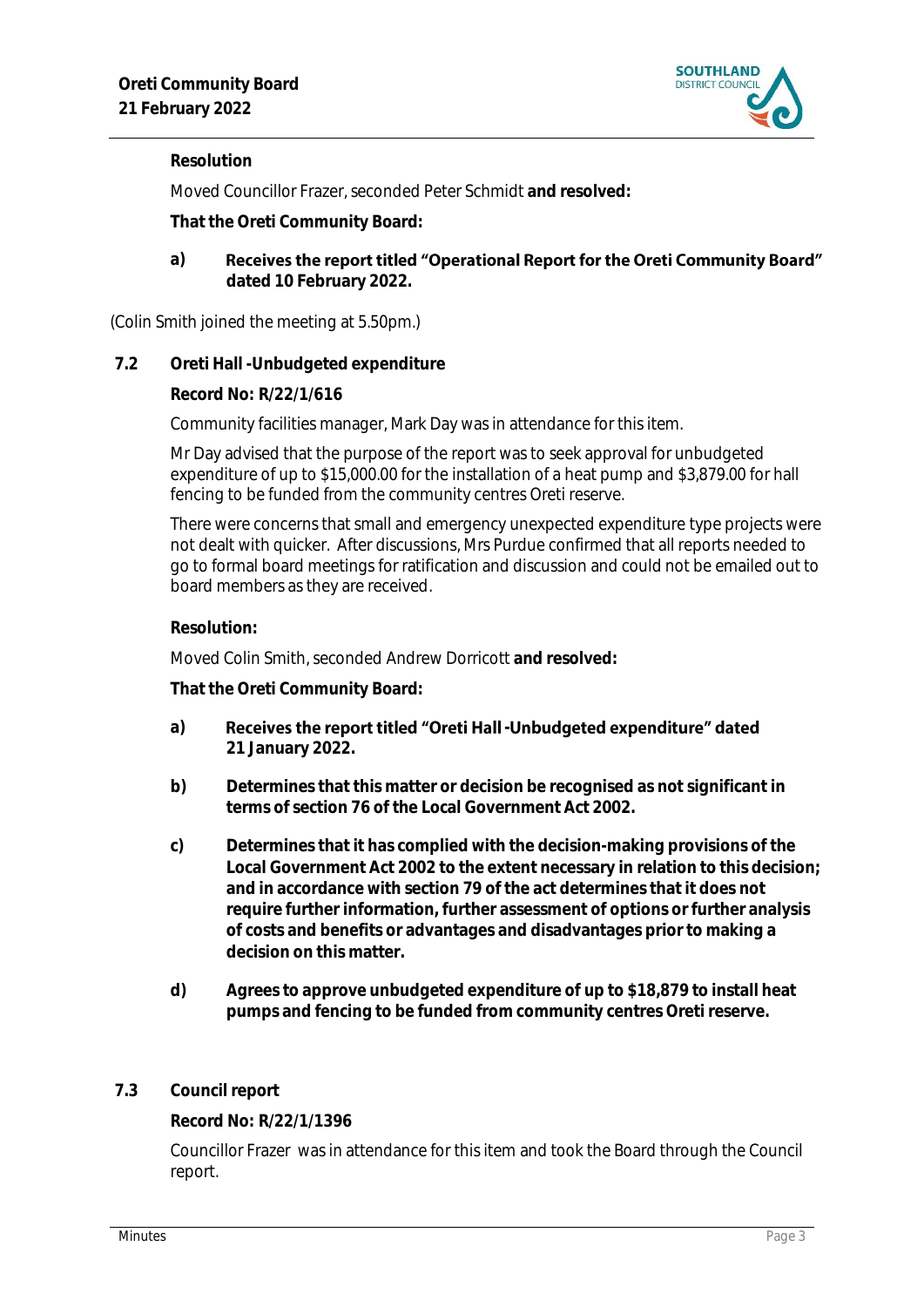

# **Resolution**

Moved Peter Schmidt, seconded Colin Smith **and resolved:**

**That Oreti Community Board:**

# a) Receives the report titled "Council report" dated 9 February 2022.

**7.4 Community Leadership Report**

**Record No: R/22/1/1701**

Community partnership leader, Karen Purdue was in attendance for this item.

2 Mrs Purdue advised that the purpose of the report was to inform the board of the community leadership activities in the area.

#### **Resolution**

Moved Brian Somerville, seconded Andrew Dorricott **and resolved:**

**That the Oreti Community Board:**

# a) **receives the report titled "Community Leadership Report" dated 7 February 2022.**

**7.5 Central Southland Netball Centre - repurposing of Community Partnership Fund grant**

# **Record No: R/22/2/3043**

3 Community partnership leader, Karen Purdue was in attendance for this item.

Mrs Purdue advised that the purpose of the report was for the Oreti Community Board to decide whether to approve a request from the Central Southland Netball Centre to repurpose funds they have received from a Community Partnership Fund grant.

#### **Resolution**

Moved Geoffrey Jukes, seconded Andrew Dorricott **and resolved:**

**That the Oreti Community Board:**

# a) **receives the report titled "Central Southland Netball Centre - repurposing of Community Partnership Fund grant" dated** 7 February 2022.

- **b) determines that this matter or decision be recognised as not significant in terms of Section 76 of the Local Government Act 2002.**
- **c) determines that it has complied with the decision-making provisions of the Local Government Act 2002 to the extent necessary in relation to this decision; and in accordance with Section 79 of the act determines that it does not require further information, further assessment of options or further analysis of costs and benefits or advantages and disadvantages prior to making a decision on this matter.**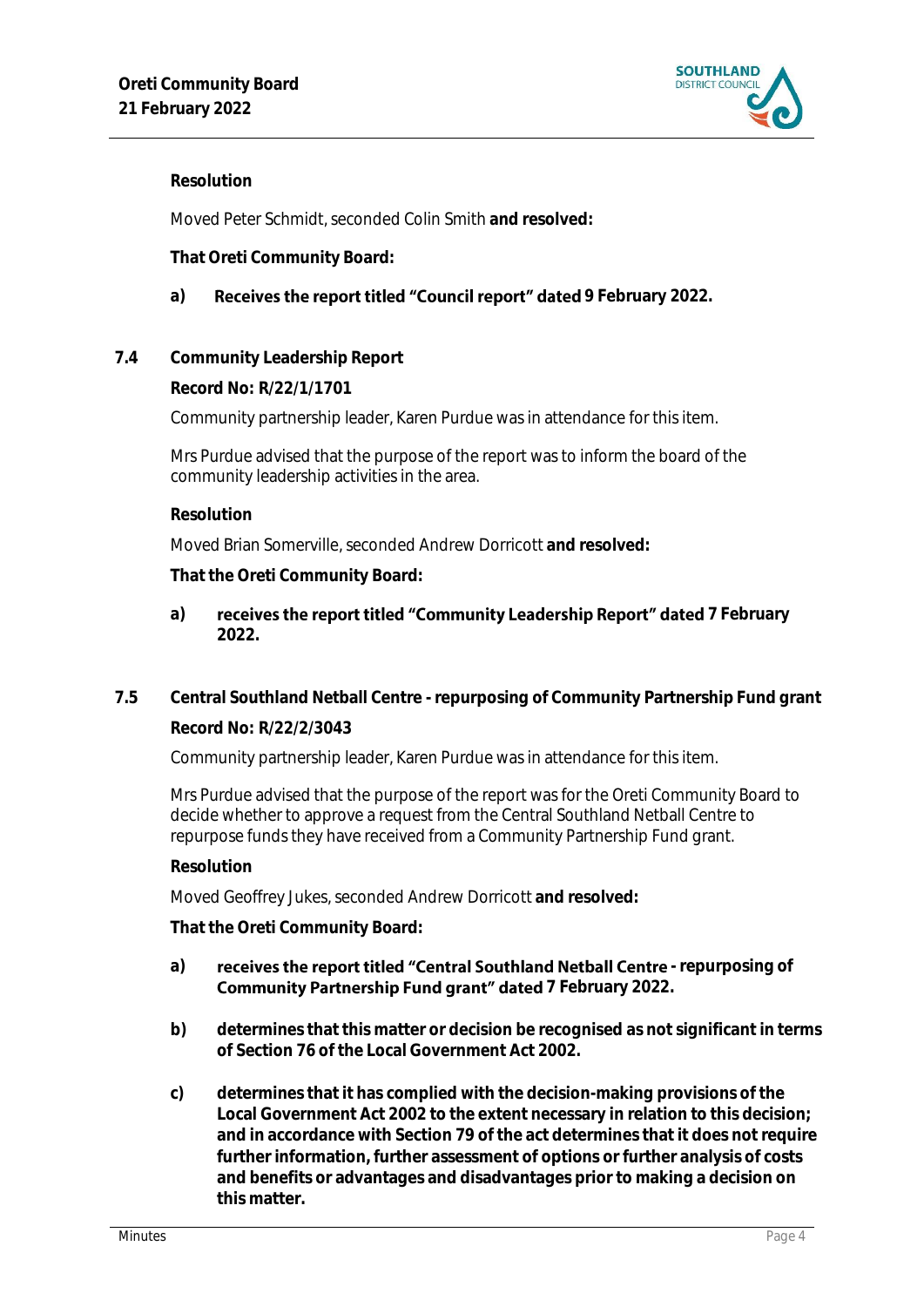

- **d) approve the request from the Central Southland Netball Centre to repurpose their grant of \$2,224 from the Community Partnership Fund for the lighting project to the new project to repair the outside courts.**
- **7.6 Chairperson's report**

**Record No: R/22/2/3919**

Chairperson, Natasha Mangels took the Board through her Chairs report.

**Resolution** 

Moved Natasha Mangels, seconded Peter Schmidt **and resolved:**

**That the Oreti Community Board:**

# a) **receives the report titled "Chairperson's report" dated 10 February 2022.**

**7.7 Lochiel School request for grant funding - School Sports shed upgrade**

# **Record No: R/22/2/3971**

Community partnership leader, Karen Purdue was attendance for this item.

Mrs Purdue advised that the purpose of the report was to consider an application from Lochiel School for grant funding of \$5,000 towards the upgrade of the Lochiel School sports shed.

**Resolution**

Moved Councillor Frazer, seconded Peter Schmidt **and resolved:**

**That the Oreti Community Board:**

#### a) **receives the report titled "Lochiel School request for grant funding - School** Sports shed upgrade for "upgrade of the sports shed" dated 14 December 2021.

- **b) determines that this matter or decision be recognised as not significant in terms of Section 76 of the Local Government Act 2002.**
- **c) determines that it has complied with the decision-making provisions of the Local Government Act 2002 to the extent necessary in relation to this decision; and in accordance with Section 79 of the act determines that it does not require further information, further assessment of options or further analysis of costs and benefits or advantages and disadvantages prior to making a decision on this matter.**
- **d) recommends to Council that a grant of \$5,000, from the Winton Wallacetown ward reserve be approved, to Lochiel School, to enable the other funding applications to go forward.**